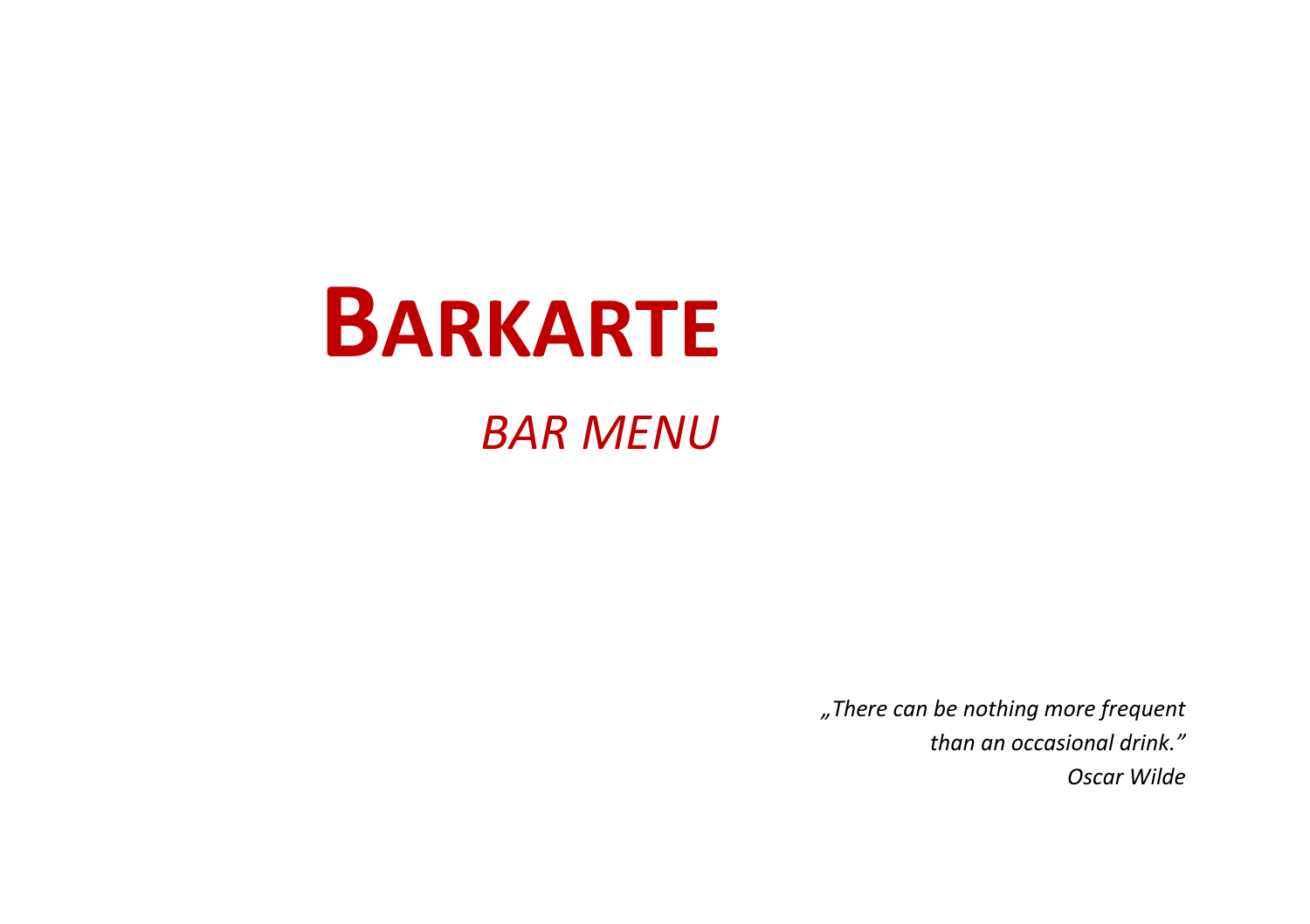## **SPEISEN-FOOD**

#### **EINTÖPFE-STEWS**

| alt-wiener erdäpfelsuppe A,G,L,O<br>old viennese style potato soup | 6,50 |
|--------------------------------------------------------------------|------|
| andis gulaschsuppe A,L,O<br>andis goulash soup                     | 6,50 |
| linseneintopf A,L,M,O<br>lentil stew                               | 6,50 |
| linseneintopf vegan $A, L, M$<br>vegan lentil stew                 | 6,50 |
| chili con carne A,L,M                                              | 6,50 |
| <b>KLEINIGKEITEN-BITS AND BOBS</b>                                 |      |
| frankfurter würstel LM<br>frankfurter sausages<br>BiO              | 4,90 |

*Alle Speisen täglich von 17:00 Uhr bis 01:00 Uhr verfügbar All food items available daily from 5pm to 1am*

## *selbstgemacht vom….*

*selfmade by….*

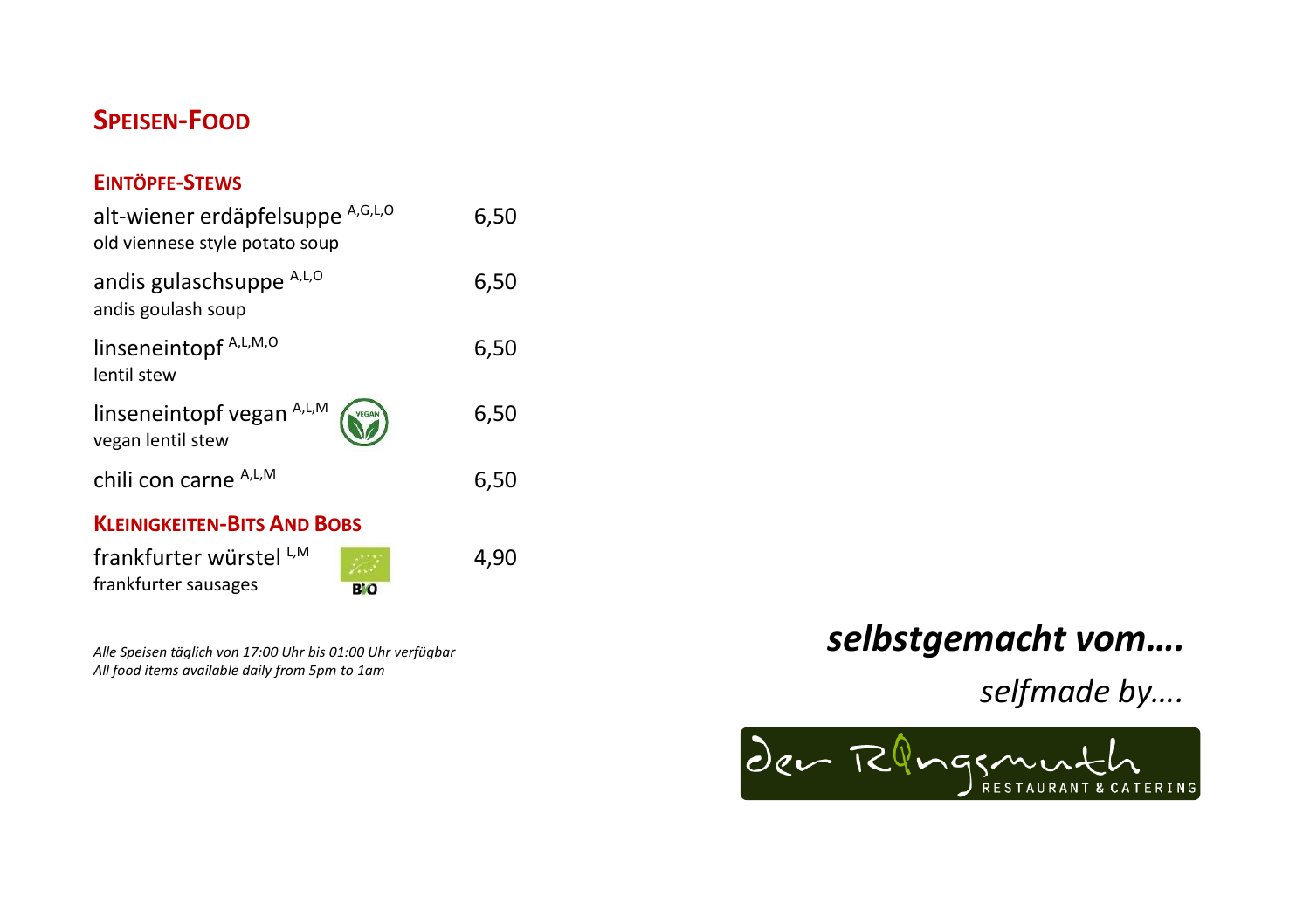## **ALKOHOLFREI-NON ALCOHOLIC**

| <b>WASSER-WATER</b>                    |      |
|----------------------------------------|------|
| römerquelle-still <sup>0,33L</sup>     | 3,20 |
| römerquelle-prickelnd <sup>0,33L</sup> | 3,20 |
| römerquelle-still <sup>0,75L</sup>     | 4,50 |
| römerquelle-prickelnd <sup>0,75L</sup> | 4,50 |
| LIMONADE-LEMONADE <sup>0,33L</sup>     |      |
| fritz-kola                             | 3,50 |
| fritz-kola ohne zucker                 | 3,50 |
| fritz-limo orange                      | 3,50 |
| fritz-limo zitrone                     | 3,50 |
| fritz-spritz bio-apfelschorle          | 3,50 |

#### **LIMONADE-LEMONADE 0,2<sup>L</sup>**

| schweppes-tonic water                                | 3,80 |
|------------------------------------------------------|------|
| schweppes-ginger ale                                 | 3,80 |
| schweppes-bitter lemon                               | 3,80 |
| SAFT-JUICE <sup>0,2L</sup>                           |      |
| pago-orange                                          | 3,60 |
| pago-apfel                                           | 3,60 |
| pago-schwarze ribisel                                | 3,60 |
| <b>ENERGIEGETRÄNKE-ENERGY DRINKS<sup>0,25L</sup></b> |      |
| red bull                                             | 4,50 |
| <b>JUGENDGETRÄNKE-YOUTH DRINKS<sup>0,5L</sup></b>    |      |
| soda zitrone-lemon                                   | 3,50 |
| soda holunder-elderberry                             | 3,50 |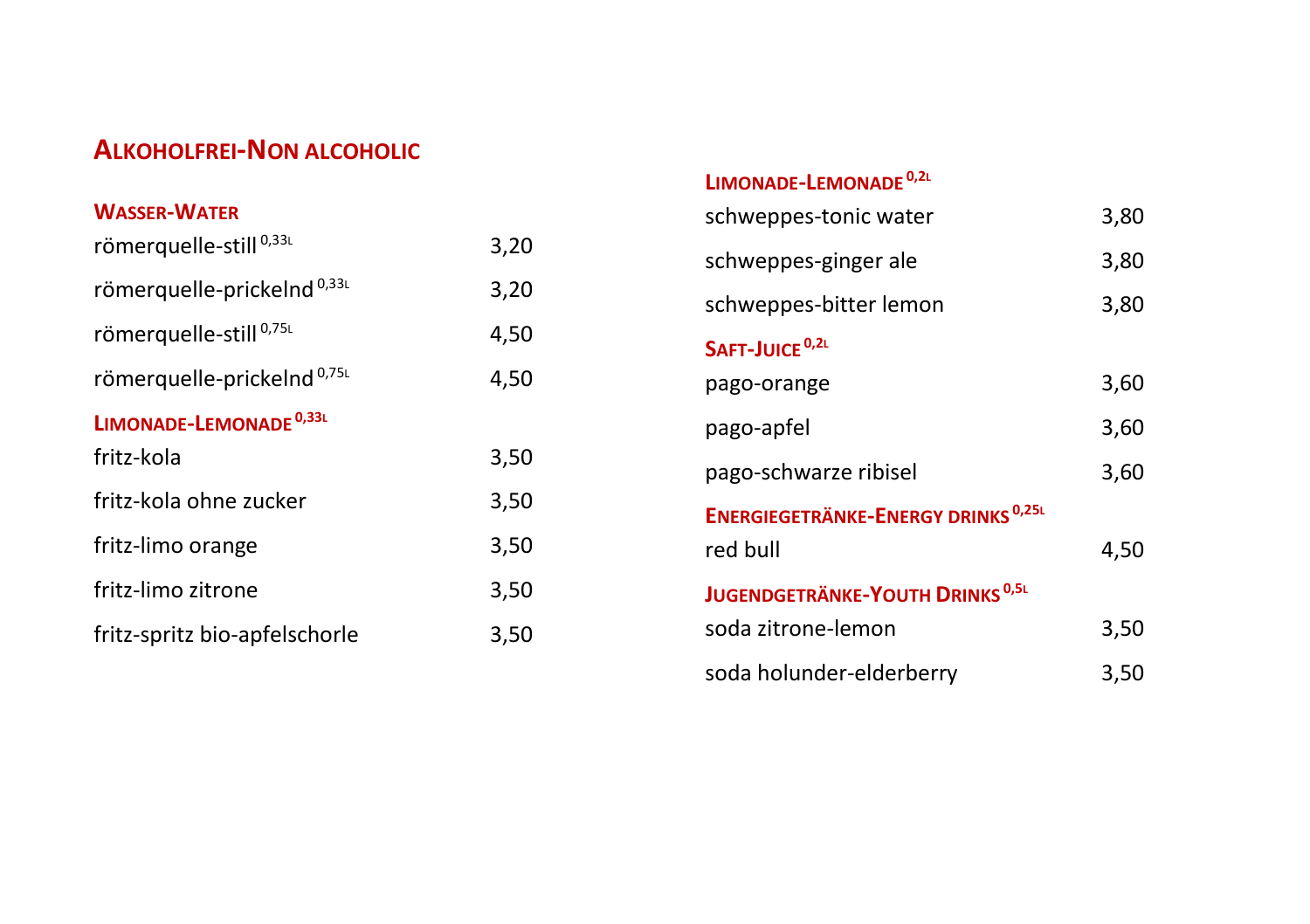## **HEISSGETRÄNKE-HOT BEVERAGES**

| <b>KAFFEE-COFFEE</b>                          |      |
|-----------------------------------------------|------|
| espresso                                      | 2.40 |
| espresso doppio                               | 3,70 |
| verlängerter                                  | 3,70 |
| cappuccino <sup>G</sup>                       | 4,00 |
| wiener melange <sup>G</sup>                   | 4,00 |
| latte macchiato <sup>G</sup>                  | 4,20 |
| heiße schokolade-hot chocolate <sup>G,H</sup> | 4.00 |
|                                               |      |

*Alle Kaffeespezialitäten auch entkoffeiniert erhältlich All coffee specialties available decaf*

#### **TEE-TEA**

| Teekanne® Luxury Cup           | 3,70 |
|--------------------------------|------|
| fragen Sie nach unseren Sorten |      |
| ask for our available types    |      |

*Wird verwenden ausschließlich den besten BIO Kaffee zu 100% aus Arabica Bohnen*

*"Wiener Original" BIO von Helmut Sachers*



AT-BIO-301 Nicht-EU-Landwirtschaft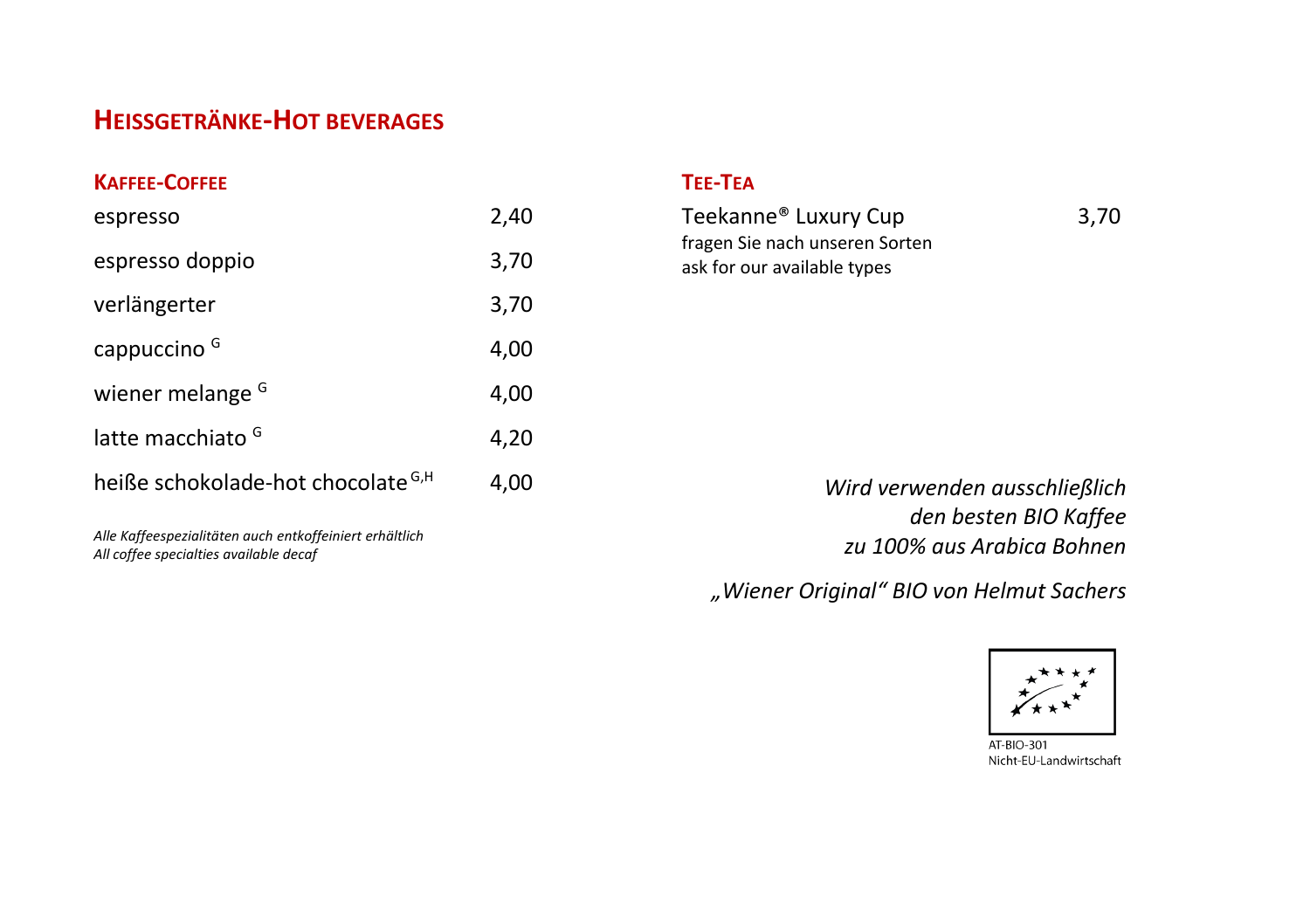## **BIER-BEER**

#### **VOM FASS-DRAFT**

| $pfiff^{0,1L-A}$                            | 2,60 |
|---------------------------------------------|------|
| seiterl <sup>0,3L-A</sup>                   | 3,60 |
| krügerl <sup>0,5L-A</sup>                   | 4,60 |
| <b>FLASCHE-BOTTLE<sup>0,5L</sup></b>        |      |
| gösser <sup>A</sup>                         | 4,60 |
| gösser radler <sup>A</sup>                  | 4,60 |
| franziskaner hefeweizen A                   | 4,80 |
| SPEZIALITÄTEN-SPECIALITIES <sup>0,33L</sup> |      |
| loncium craft bier <sup>A</sup>             | 4,80 |
| becks blue non-alc <sup>A</sup>             | 3,60 |

*"Beer is the proof that god loves us and wants us to be happy." Benjamin Franklin*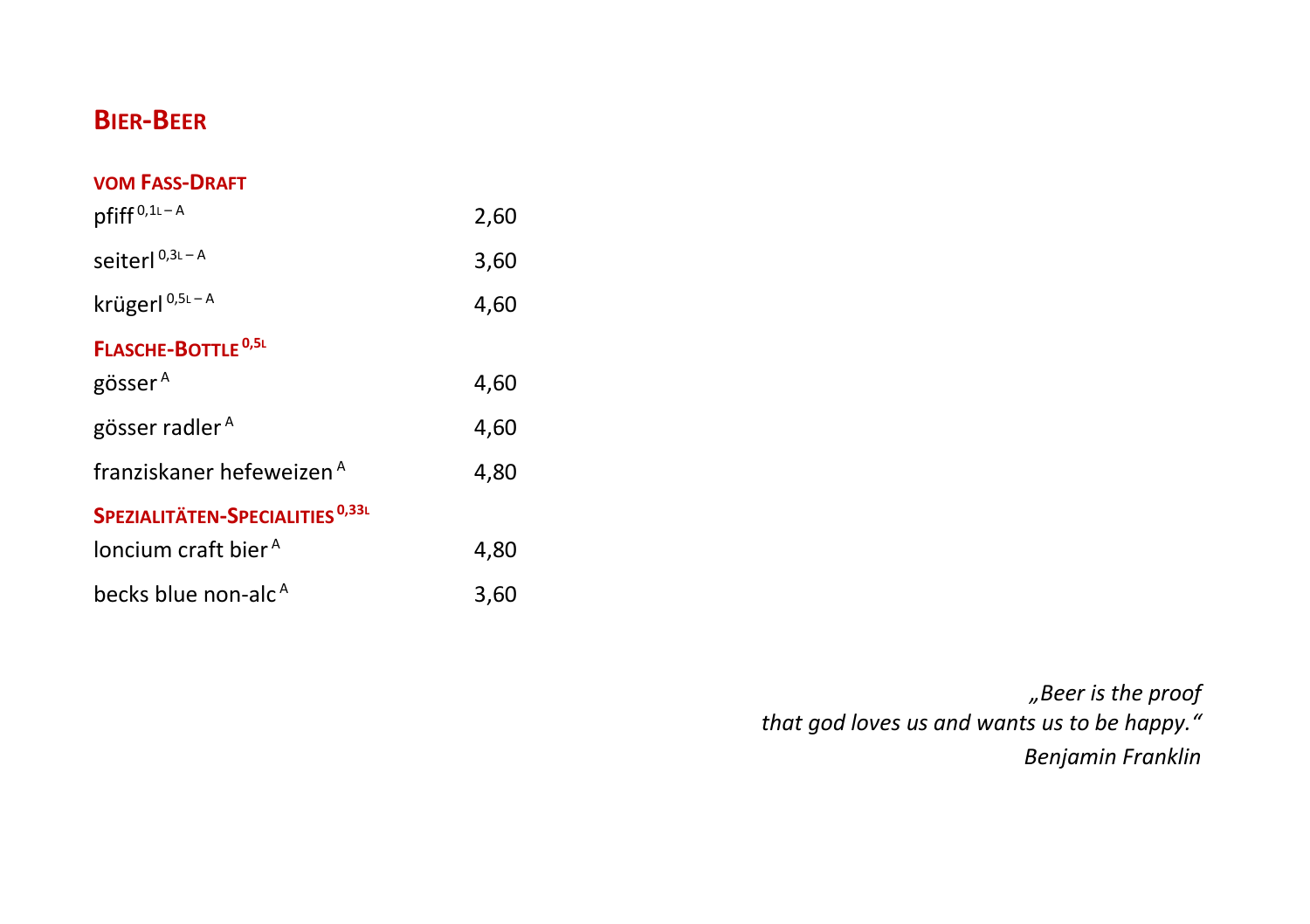## **WEIN - WINE**

#### **WEISS - WHITE 0,125 L**

| cuvee Il bianco i.g.t. <sup>o</sup><br>weingut scavi&ray - trentino - IT      | 4,60 |
|-------------------------------------------------------------------------------|------|
| grüner veltliner steinfeder <sup>0</sup><br>weingut jamek - wachau - AT       | 4,60 |
| chardonnay aubühl <sup>o</sup><br>weingut artner $-$ carnuntum $-$ AT         | 4,80 |
| riesling federspiel <sup>o</sup><br>weingut domäne wachau - wachau - AT       | 4,80 |
| wiener gemischter satz dac bio <sup>o</sup><br>weingut wieninger-wien-AT      | 4,60 |
| ROT-RED <sup>0,125L</sup>                                                     |      |
| cuvee Il rosso i.g.t. <sup>o</sup><br>weingut scavi&ray - venetien - IT       | 4,70 |
| blaufränkisch <sup>o</sup><br>weingut umahthum - seewinkel - AT               | 5,00 |
| zweigelt rubin carnuntum <sup>o</sup><br>weingut markowitsch - carnuntum - AT | 4,70 |
| cabernet sauvignon <sup>o</sup><br>weingut scheiblhofer - seewinkel - AT      | 5,00 |

| 4,80  |
|-------|
|       |
| 4,90  |
| 5,90  |
| 19,90 |
|       |
| 3,80  |
| 4,80  |
| 5,40  |
| 5,40  |
|       |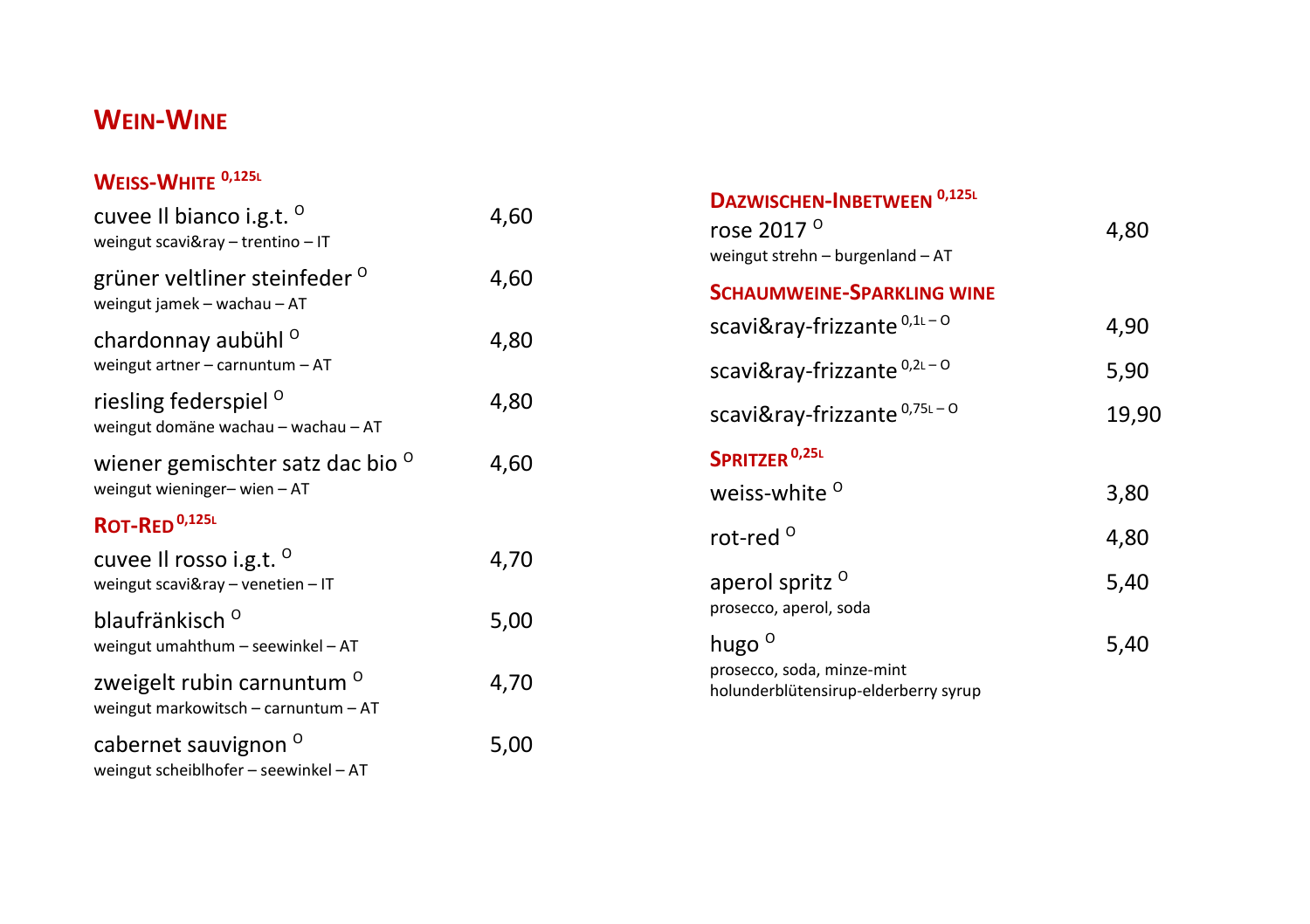## **COCKTAILS**

#### **WODKA-VODKA**

| sex on the beach<br>wodka, zitronensaft, orangensaft,<br>ananassaft, grenadine, marillen schnaps | 8.80 |
|--------------------------------------------------------------------------------------------------|------|
| swimming pool <sup>G</sup><br>wodka, blue curaçao, ananassaft,<br>kokossirup, obers              | 8,80 |
| caipirovka<br>wodka, limettensaft,<br>rohrzuckersirup                                            | 7,80 |
| wodka martini<br>wodka, wermut                                                                   | 7,80 |

#### **CLASSICS**

| old fashioned<br>whisky, zuckersirup, bitter      | 8.80 |
|---------------------------------------------------|------|
| whisky sour<br>whiskey, zitronensaft, zuckersirup | 8,80 |
| tequila sunrise<br>tequila, ananassaft, grenadine | 7.80 |
| cuba libre<br>rum, kola, limette                  | 7,80 |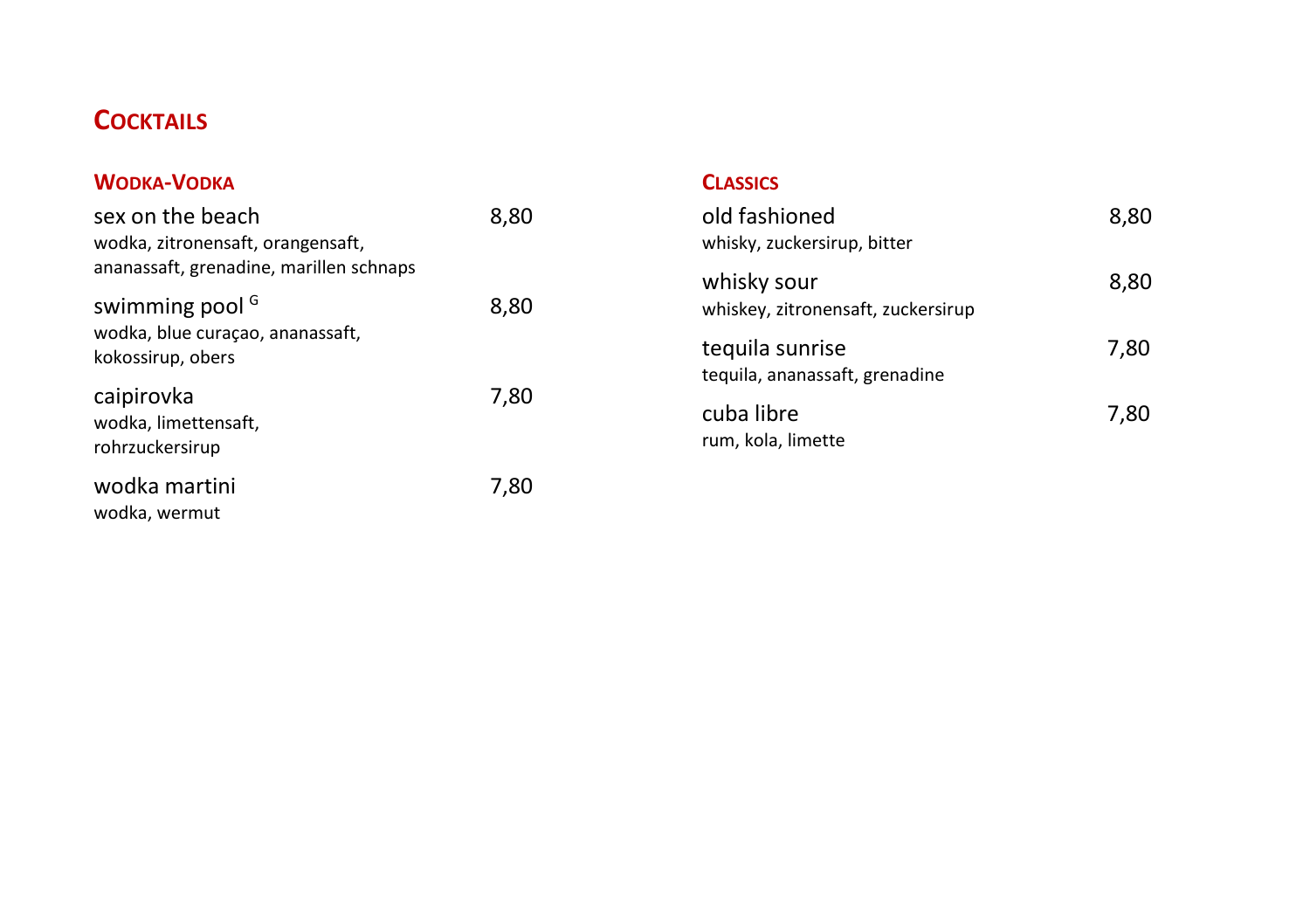## **SPIRITUOSEN**

| WHISKY/WHISKEY <sup>4CL</sup>     |      |
|-----------------------------------|------|
| johnnie walker-red label          | 5,50 |
| jack daniels                      | 5,50 |
| laphroaig                         | 6,50 |
| <b>WODKA-VODKA</b> <sup>4CL</sup> |      |
| absolut                           | 5,50 |
| russian standard                  | 5,50 |
| TEQUILA <sup>4CL</sup>            |      |
| olmeca-gold                       | 5,00 |
| GIN <sup>4CL</sup>                |      |
| bombay saphire                    | 5,50 |
| 1404 london dry/herzbergland      | 6,50 |
| <b>RUM</b> <sup>4cL</sup>         |      |
| bacardi-carta blanca              | 4,80 |
| havana club                       | 4,80 |

### **LIKÖRE-LIQUEUR4CL**

| baileys irish cream A,G                  | 4,60 |
|------------------------------------------|------|
| jägermeister                             | 4,80 |
| ramazzotti                               | 4,80 |
| <b>BRANDY &amp; COGNAC<sup>4CL</sup></b> |      |
| poli-sarpa di poli grappa <sup>0</sup>   | 5,50 |
| hennessy-vsop <sup>o</sup>               | 7,50 |
| <b>BRÄNDE-SCHNAPS</b> <sup>4CL</sup>     |      |
| gölles-obstbrand                         | 5,20 |
| gölles-hirschbirnen brand                | 5.20 |